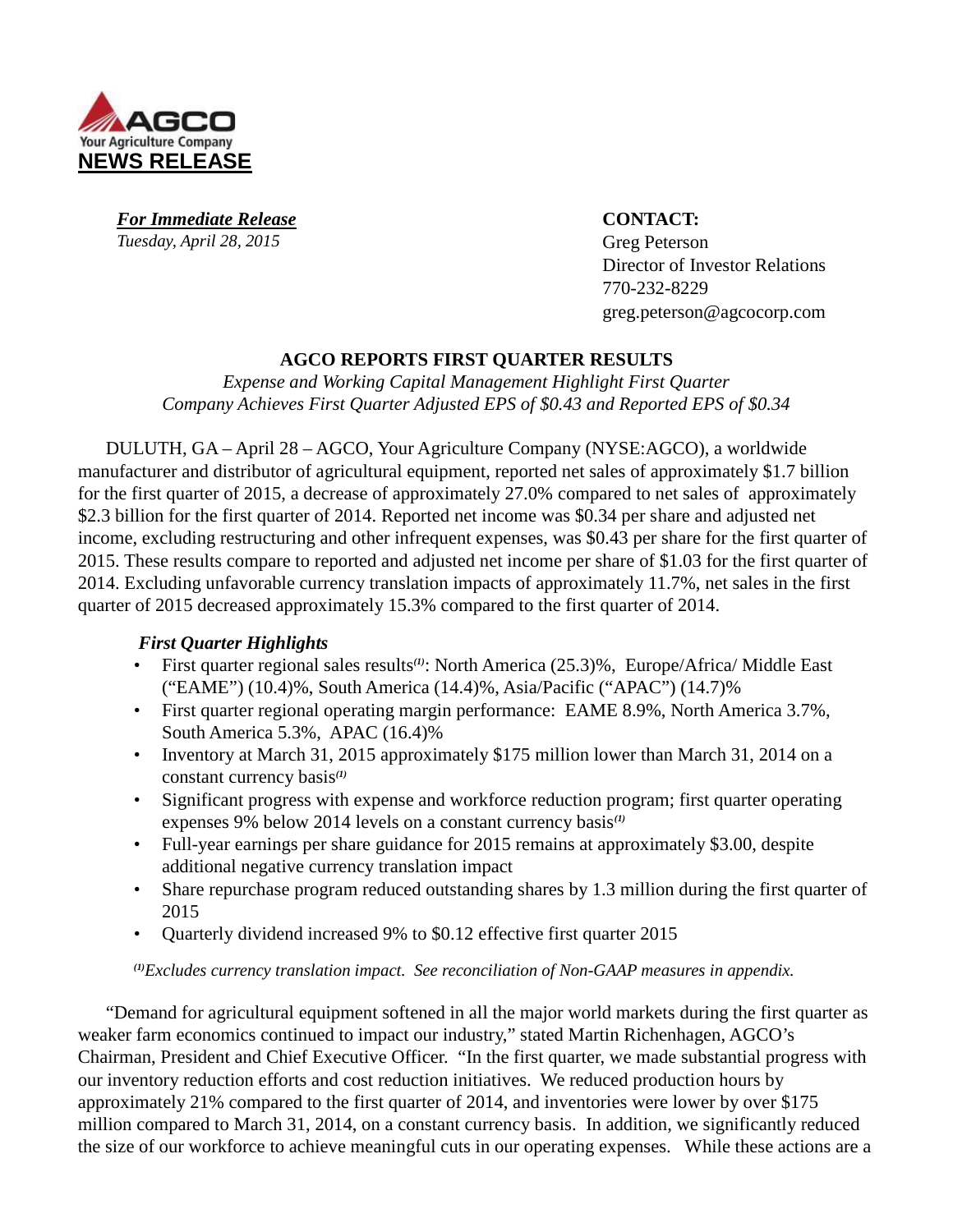response to current market conditions, we are also maintaining key strategic investments in product and market development to position AGCO for future profitable growth."

# **Market Update**

## *Industry Unit Retail Sales*

| Three months ended March 31, 2015 | <b>Tractors</b><br>Change from<br>Prior Year Period | <b>Combines</b><br>Change from<br>Prior Year Period |
|-----------------------------------|-----------------------------------------------------|-----------------------------------------------------|
| North America <sup>(1)</sup>      | $(10)\%$                                            | (44)%                                               |
| South America                     | (12)%                                               | $(35)$ %                                            |
| Western Europe                    | (12)%                                               | (13)%                                               |

(1)*Excludes compact tractors.*

"Global grain inventories across the major crops have increased over the last 12 months," continued Mr. Richenhagen. "The increased grain stocks and preliminary crop production forecasts continue to pressure soft commodity prices and farm income across the key agricultural markets. Weaker farm economics produced softer industry equipment demand during the first quarter of 2015. Retail sales in North America declined, with the largest drop in high-horsepower tractors and combines partially offset by growth in hay and forage equipment due to healthy conditions in the region's livestock sector. Difficult economics for the dairy producers and lower grain prices kept market demand soft across Western Europe. Industry sales decreases were most pronounced in France, the United Kingdom, Germany and Finland. Lower industry sales in South America were the result of softer demand from sugar producers in Brazil, weakness in the general economy and uncertainty around the Brazilian government financing program. We expect these shorter-term trends to continue resulting in lower demand in all major farm equipment markets in 2015. Despite these near-term challenges, the longer-term trends of population growth and increased protein consumption that have increased demand for grains are expected to intensify, supporting healthy long-term fundamentals for the agricultural industry."

## **Regional Results**

| Three Months Ended March 31,                   |   | 2015    |    | 2014    | % change<br>from $2014$ | % change from<br>$2014$ due to<br>currency<br>translation $(1)$ |
|------------------------------------------------|---|---------|----|---------|-------------------------|-----------------------------------------------------------------|
| North America                                  | S | 472.5   |    | 647.5   | $(27.0)\%$              | (1.7)%                                                          |
| South America                                  |   | 249.0   |    | 353.6   | $(29.6)\%$              | $(15.2)\%$                                                      |
| Europe/Africa/Middle East                      |   | 908.1   |    | 1,235.9 | $(26.5)\%$              | $(16.1)\%$                                                      |
| Asia/Pacific                                   |   | 73.0    |    | 96.4    | $(24.3)\%$              | $(9.5)\%$                                                       |
| Total                                          |   | 1,702.6 | S. | 2,333.4 | $(27.0)\%$              | (11.7)%                                                         |
| $(1)$ See Footnotes for additional disclosures |   |         |    |         |                         |                                                                 |

*AGCO Regional Net Sales (in millions)*

# *North America*

Net sales in the North American region decreased 25.3% in the first quarter of 2015 compared to the first quarter of 2014, excluding the impact of unfavorable currency translation, due to softer end-market demand and dealer inventory reduction efforts. Significant decreases in sales of high-horsepower tractors, implements and combines were partially offset by growth in grain storage and protein production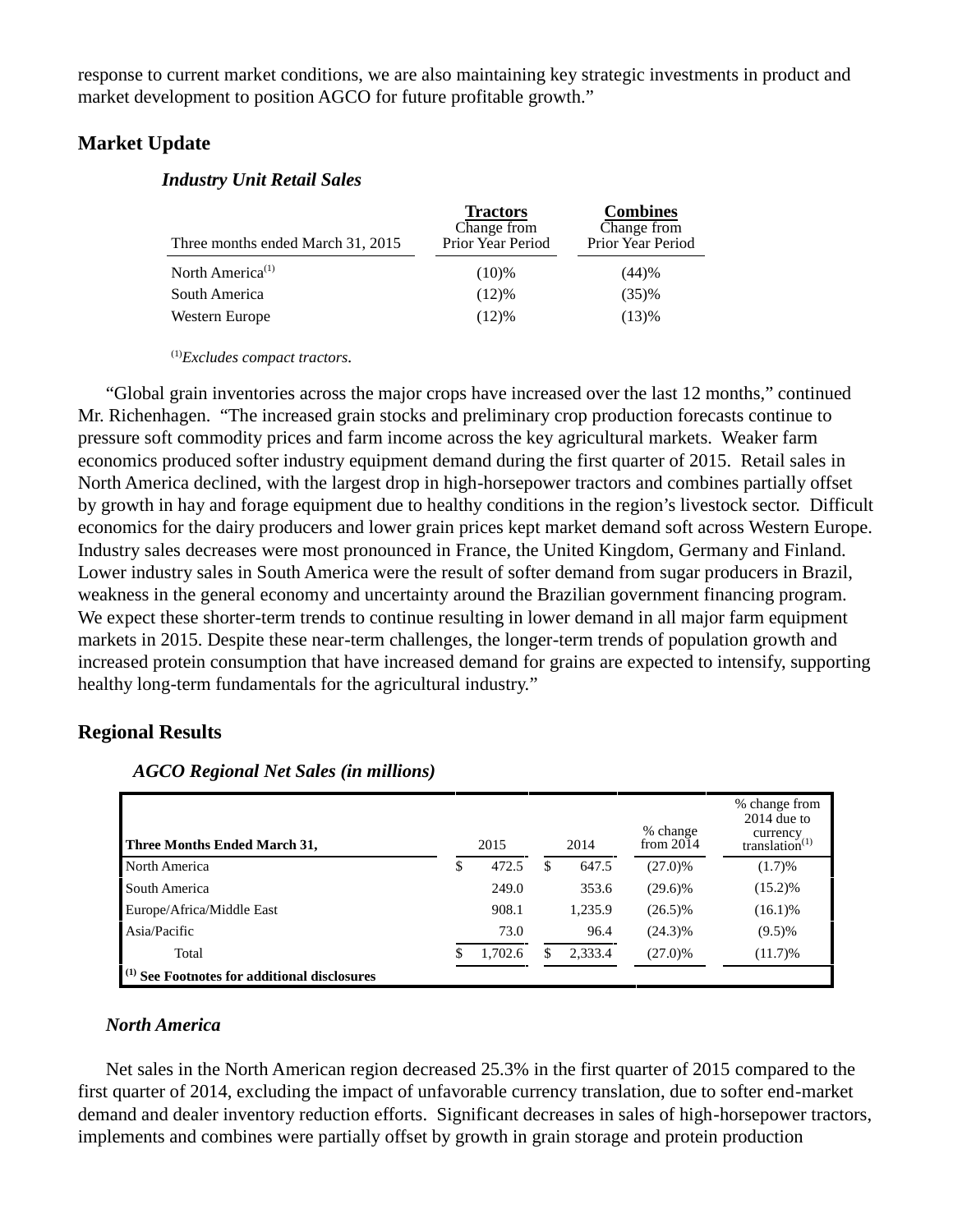products. Lower sales and production volumes and a weaker sales mix contributed to a reduction in income from operations of approximately \$38.0 million for the first quarter of 2015 compared to the same period in 2014.

## *South America*

AGCO's South American net sales decreased 14.4% in the first quarter of 2015 compared to the first quarter of 2014, excluding the negative impact of currency translation. Softer market demand and reduced equipment sales, primarily in Brazil, were partially offset by increased grain storage sales. Income from operations decreased approximately \$14.8 million for the first quarter of 2015 compared to the same period in 2014 due to lower sales and production volumes, as well as a weaker mix of sales.

#### *Europe/Africa/Middle East*

Excluding the negative impact of currency translation, net sales in EAME declined 10.4% in the first quarter of 2015 compared to the same period in 2014. Weaker end-market demand resulted in sales declines with the most pronounced declines in Germany, Scandinavia and Russia. Operating income decreased approximately \$40.4 million in the first quarter of 2015 compared to the same period in 2014. The negative impacts of reduced production levels were partially offset by cost reduction initiatives and the benefits of new products.

#### *Asia/Pacific*

Net sales, excluding unfavorable currency translation impacts, decreased 14.7% in AGCO's Asia/Pacific region in the first quarter of 2015 compared to the same period in 2014. Income from operations declined approximately \$10.7 million in the first quarter of 2015, compared to the same period in 2014, due to lower sales and increased market development costs in China.

#### *AGCO Acquires Farmer Automatic*

In April, AGCO completed the acquisition of Farmer Automatic from The Clark Companies. Farmer Automatic is a leading manufacturer of poultry systems for layers, pullets and broilers and is headquartered in Laer, Germany. The acquisition expands AGCO's product offering and enables it to serve the commercial egg sector. Farmer Automatic's 2014 sales were approximately \$19.0 million.

## **Outlook**

Challenging farm economics are expected to negatively impact industry demand across the developed agricultural equipment markets in 2015. Net sales for 2015 are expected to range from \$7.7 to \$7.9 billion, reflecting the impacts of weaker market conditions and unfavorable currency translation. Gross and operating margins are expected to be below 2014 levels due to the negative impact of lower sales and production volumes along with a weaker sales mix. Benefits from the Company's restructuring and other cost reduction initiatives are expected to partially offset the volume-related impacts. Based on these assumptions, 2015 earnings per share are targeted at approximately \$3.00, excluding restructuring and other infrequent expenses.

\* \* \* \* \*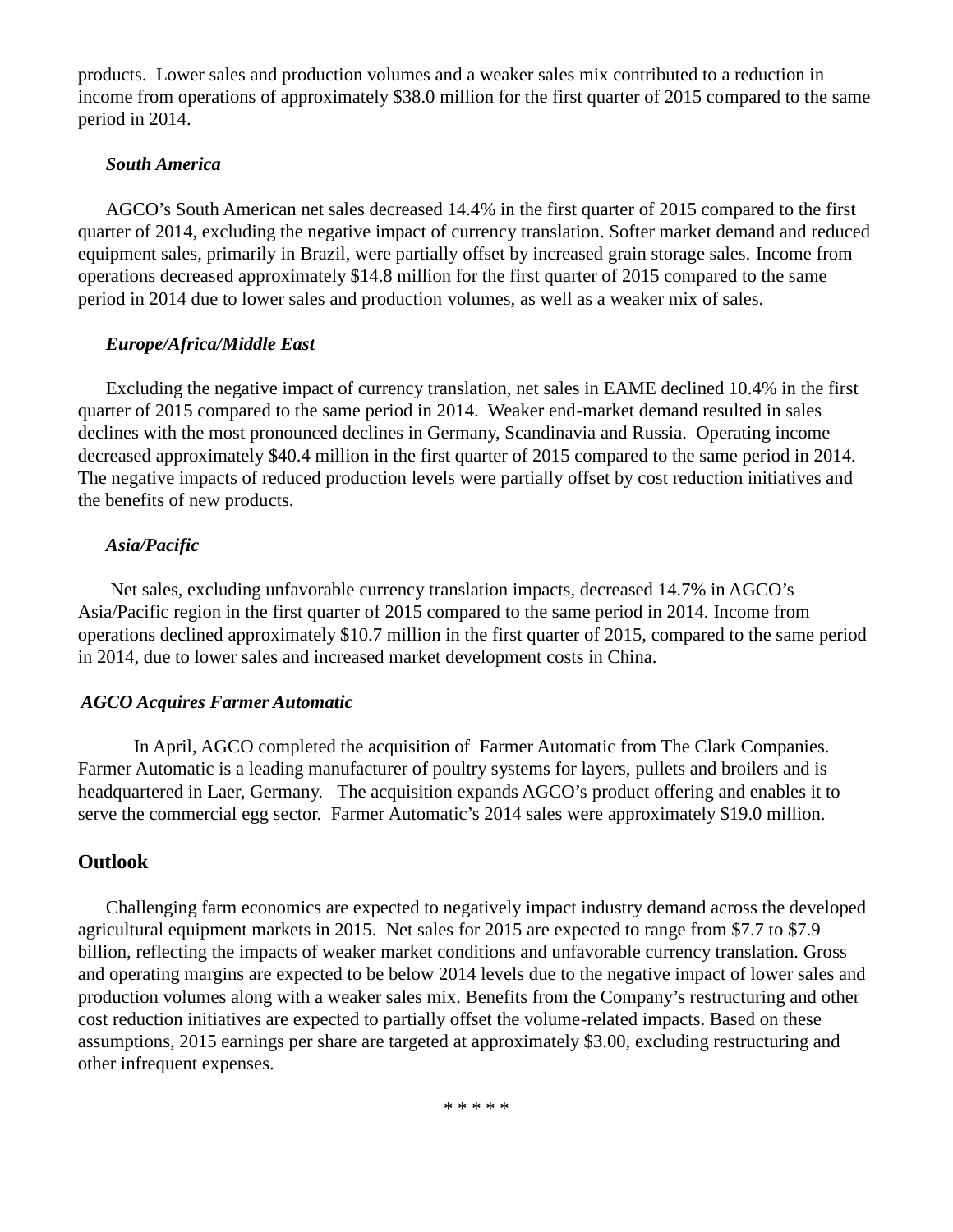AGCO will be hosting a conference call with respect to this earnings announcement at 10:00 a.m. Eastern Time on Tuesday, April 28, 2015. The Company will refer to slides on its conference call. Interested persons can access the conference call and slide presentation via AGCO's website at www.agcocorp.com in the "Events" section on the "Company/Investors" page of our website. A replay of the conference call will be available approximately two hours after the conclusion of the conference call for twelve months following the call. A copy of this press release will be available on AGCO's website for at least twelve months following the call.

\* \* \* \* \*

## *Safe Harbor Statement*

Statements that are not historical facts, including the projections of earnings per share, sales, industry demand, market conditions, population growth, protein consumption, currency translation, farm income levels, margin levels, investments in product and market development, operational and cost reduction initiatives, production volumes, and general economic conditions, are forward-looking and subject to risks that could cause actual results to differ materially from those suggested by the statements. The following are among the factors that could cause actual results to differ materially from the results discussed in or implied by the forward-looking statements.

- Our financial results depend entirely upon the agricultural industry, and factors that adversely affect the agricultural industry generally, including declines in the general economy, increases in farm input costs, lower commodity prices, lower farm income and changes in the availability of credit for our retail customers, will adversely affect us.
- A majority of our sales and manufacturing take place outside the United States, and, as a result, we are exposed to risks related to foreign laws, taxes, economic conditions, labor supply and relations, political conditions and governmental policies. These risks may delay or reduce our realization of value from our international operations.
- Most retail sales of the products that we manufacture are financed, either by our joint ventures with Rabobank or by a bank or other private lender. Our joint ventures with Rabobank, which are controlled by Rabobank and are dependent upon Rabobank for financing as well, finance approximately 50% of the retail sales of our tractors and combines in the markets where the joint ventures operate. Any difficulty by Rabobank to continue to provide that financing, or any business decision by Rabobank as the controlling member not to fund the business or particular aspects of it (for example, a particular country or region), would require the joint ventures to find other sources of financing (which may be difficult to obtain), or us to find another source of retail financing for our customers, or our customers would be required to utilize other retail financing providers. As a result of the recent economic downturn, financing for capital equipment purchases generally has become more difficult in certain regions and in some cases, was expensive to obtain. To the extent that financing is not available or available only at unattractive prices, our sales would be negatively impacted.
- Both AGCO and our retail finance joint ventures have substantial account receivables from dealers and end customers, and we would be adversely impacted if the collectability of these receivables was not consistent with historical experience; this collectability is dependent upon the financial strength of the farm industry, which in turn is dependent upon the general economy and commodity prices, as well as several of the other factors listed in this section.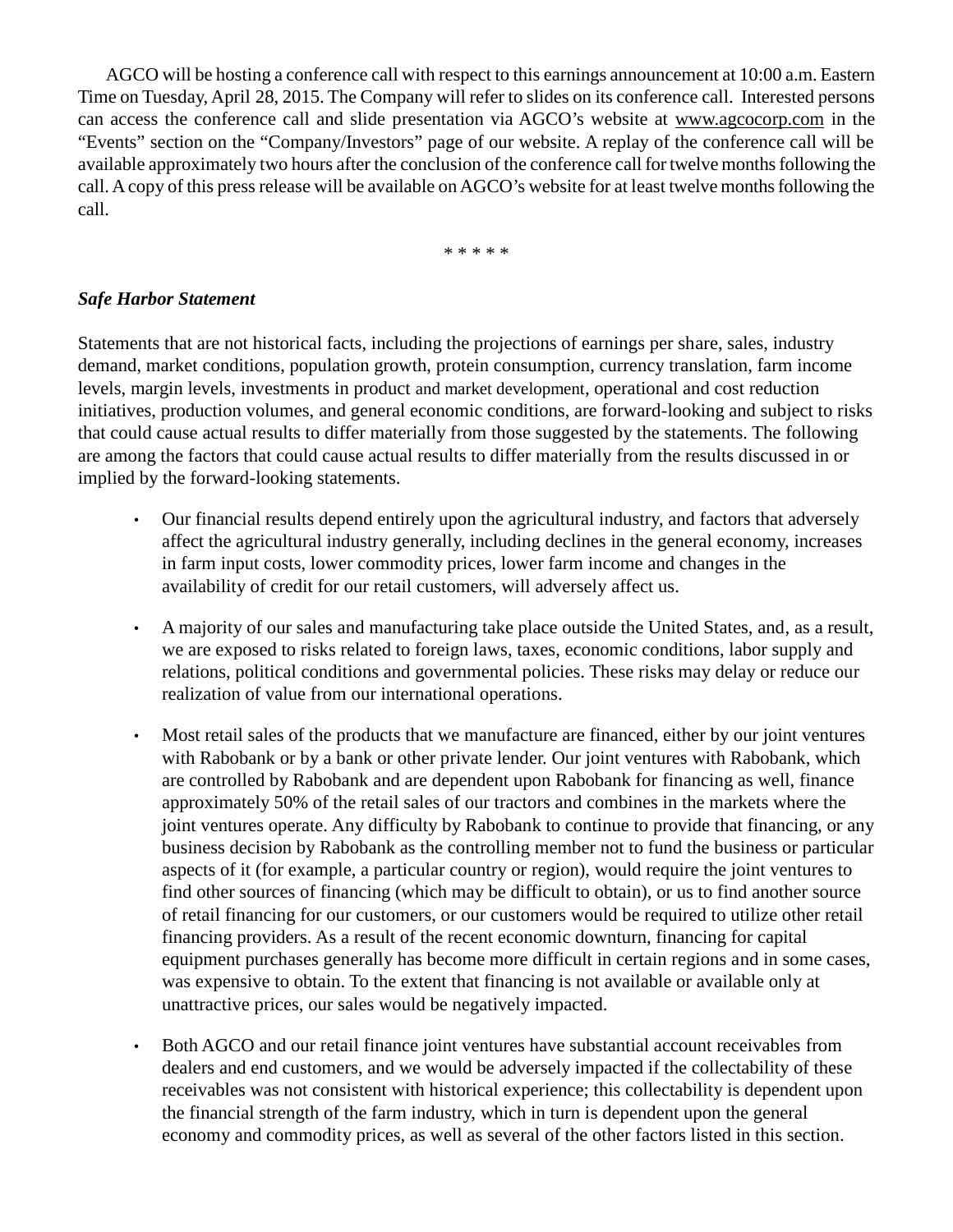- We have experienced substantial and sustained volatility with respect to currency exchange rate and interest rate changes, including uncertainty associated with the Euro, which can adversely affect our reported results of operations and the competitiveness of our products.
- Our success depends on the introduction of new products, particularly engines that comply with emission requirements, which requires substantial expenditures.
- Our production levels and capacity constraints at our facilities, including those resulting from plant expansions and systems upgrades at our manufacturing facilities, could adversely affect our results.
- Our expansion plans in emerging markets, including establishing a greater manufacturing and marketing presence and growing our use of component suppliers, could entail significant risks.
- We depend on suppliers for components, parts and raw materials for our products, and any failure by our suppliers to provide products as needed, or by us to promptly address supplier issues, will adversely impact our ability to timely and efficiently manufacture and sell products. We also are subject to raw material price fluctuations, which can adversely affect our manufacturing costs.
- We face significant competition, and if we are unable to compete successfully against other agricultural equipment manufacturers, we would lose customers and our net sales and profitability would decline.
- We have a substantial amount of indebtedness, and, as result, we are subject to certain restrictive covenants and payment obligations that may adversely affect our ability to operate and expand our business.

Further information concerning these and other factors is included in AGCO's filings with the Securities and Exchange Commission, including its Form 10-K for the year ended December 31, 2014 and subsequent Form 10-Qs. AGCO disclaims any obligation to update any forward-looking statements except as required by law.

\* \* \* \* \*

## *About AGCO*

AGCO (NYSE:AGCO) is a global leader in the design, manufacture and distribution of agricultural machinery. AGCO supports more productive farming through a full line of tractors, combines, hay tools, sprayers, forage equipment, grain storage and protein production systems, seeding and tillage implements and replacement parts. AGCO products are sold through five core machinery brands, Challenger®, Fendt®, GSI®, Massey Ferguson® and Valtra® and are distributed globally through a combination of approximately 3,100 independent dealers and distributors in more than 140 countries. Founded in 1990, AGCO is headquartered in Duluth, GA, USA. In 2014, AGCO had net sales of \$9.7 billion. For more information, visit http://www.AGCOcorp.com.

*AGCO: 25 years of identity, centuries of history*

## # # # # #

Please visit our website at www.agcocorp.com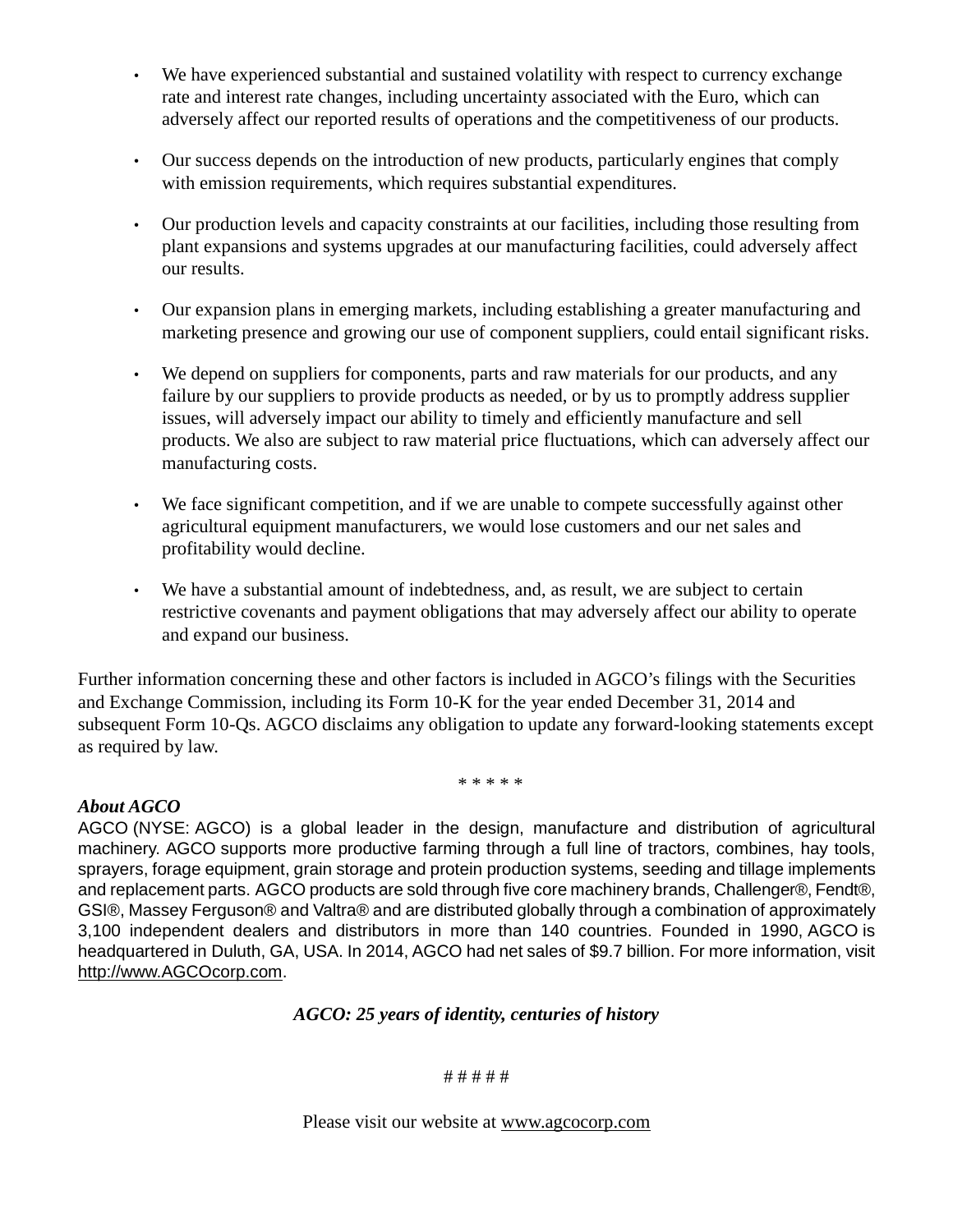## AGCO CORPORATION AND SUBSIDIARIES CONDENSED CONSOLIDATED BALANCE SHEETS (unaudited and in millions)

|                                                  | March 31, 2015 | December 31, 2014 |
|--------------------------------------------------|----------------|-------------------|
| <b>ASSETS</b>                                    |                |                   |
| <b>Current Assets:</b>                           |                |                   |
| Cash and cash equivalents                        | \$<br>338.9    | \$<br>363.7       |
| Accounts and notes receivable, net               | 1,027.1        | 963.8             |
| Inventories, net                                 | 1,840.7        | 1,750.7           |
| Deferred tax assets                              | 206.1          | 217.2             |
| Other current assets                             | 257.0          | 232.5             |
| Total current assets                             | 3,669.8        | 3,527.9           |
| Property, plant and equipment, net               | 1,389.5        | 1,530.4           |
| Investment in affiliates                         | 398.7          | 424.1             |
| Deferred tax assets                              | 23.9           | 25.8              |
| Other assets                                     | 129.2          | 141.1             |
| Intangible assets, net                           | 533.3          | 553.8             |
| Goodwill                                         | 1,120.1        | 1,192.8           |
| <b>Total</b> assets                              | \$<br>7,264.5  | \$<br>7,395.9     |
| <b>LIABILITIES AND STOCKHOLDERS' EQUITY</b>      |                |                   |
| <b>Current Liabilities:</b>                      |                |                   |
| Current portion of long-term debt                | \$<br>83.1     | \$<br>94.3        |
| Accounts payable                                 | 770.0          | 670.2             |
| Accrued expenses                                 | 1,064.9        | 1,244.1           |
| Other current liabilities                        | 162.8          | 208.3             |
| Total current liabilities                        | 2,080.8        | 2,216.9           |
| Long-term debt, less current portion             | 1,424.5        | 997.6             |
| Pensions and postretirement health care benefits | 249.9          | 269.0             |
| Deferred tax liabilities                         | 230.6          | 238.8             |
| Other noncurrent liabilities                     | 170.9          | 176.7             |
| Total liabilities                                | 4,156.7        | 3,899.0           |
| Stockholders' Equity:                            |                |                   |
| AGCO Corporation stockholders' equity:           |                |                   |
| Common stock                                     | 0.9            | 0.9               |
| Additional paid-in capital                       | 516.6          | 582.5             |
| Retained earnings                                | 3,791.0        | 3,771.6           |
| Accumulated other comprehensive loss             | (1,250.1)      | (906.5)           |
| Total AGCO Corporation stockholders' equity      | 3,058.4        | 3,448.5           |
| Noncontrolling interests                         | 49.4           | 48.4              |
| Total stockholders' equity                       | 3,107.8        | 3,496.9           |
| Total liabilities and stockholders' equity       | \$<br>7,264.5  | \$<br>7,395.9     |

See accompanying notes to condensed consolidated financial statements.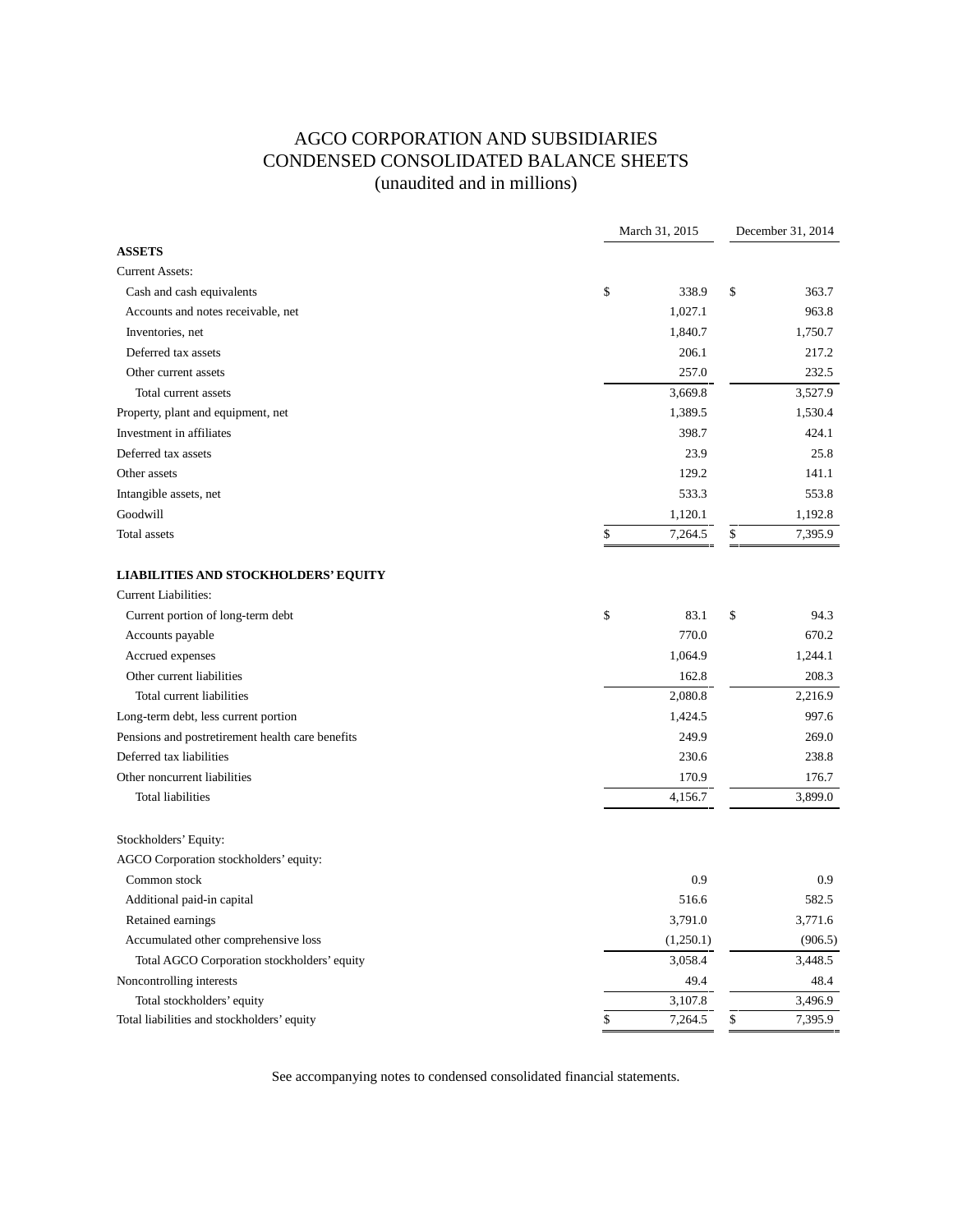## AGCO CORPORATION AND SUBSIDIARIES CONDENSED CONSOLIDATED STATEMENTS OF OPERATIONS (unaudited and in millions, except per share data)

|                                                                                | Three Months Ended March 31, |         |              |         |  |
|--------------------------------------------------------------------------------|------------------------------|---------|--------------|---------|--|
|                                                                                |                              | 2015    | 2014         |         |  |
| Net sales                                                                      | \$                           | 1,702.6 | $\mathbb{S}$ | 2,333.4 |  |
| Cost of goods sold                                                             |                              | 1,354.7 |              | 1,818.5 |  |
| Gross profit                                                                   |                              | 347.9   |              | 514.9   |  |
| Selling, general and administrative expenses                                   |                              | 211.2   |              | 267.0   |  |
| Engineering expenses                                                           |                              | 68.8    |              | 82.2    |  |
| Restructuring and other infrequent expenses                                    |                              | 10.6    |              |         |  |
| Amortization of intangibles                                                    |                              | 10.5    |              | 10.0    |  |
| Income from operations                                                         |                              | 46.8    |              | 155.7   |  |
| Interest expense, net                                                          |                              | 10.2    |              | 13.9    |  |
| Other expense, net                                                             |                              | 9.8     |              | 11.2    |  |
| Income before income taxes and equity in net earnings of affiliates            |                              | 26.8    |              | 130.6   |  |
| Income tax provision                                                           |                              | 10.6    |              | 46.4    |  |
| Income before equity in net earnings of affiliates                             |                              | 16.2    |              | 84.2    |  |
| Equity in net earnings of affiliates                                           |                              | 13.7    |              | 15.0    |  |
| Net income                                                                     |                              | 29.9    |              | 99.2    |  |
| Net loss attributable to noncontrolling interests                              |                              | 0.2     |              | 0.4     |  |
| Net income attributable to AGCO Corporation and subsidiaries                   | \$                           | 30.1    | \$           | 99.6    |  |
| Net income per common share attributable to AGCO Corporation and subsidiaries: |                              |         |              |         |  |
| <b>Basic</b>                                                                   | \$                           | 0.34    | \$           | 1.05    |  |
| Diluted                                                                        | \$                           | 0.34    | \$           | 1.03    |  |
| Cash dividends declared and paid per common share                              | \$                           | 0.12    | \$           | 0.11    |  |
| Weighted average number of common and common equivalent shares outstanding:    |                              |         |              |         |  |
| Basic                                                                          |                              | 88.8    |              | 95.3    |  |
| Diluted                                                                        |                              | 89.0    |              | 96.6    |  |
|                                                                                |                              |         |              |         |  |

See accompanying notes to condensed consolidated financial statements.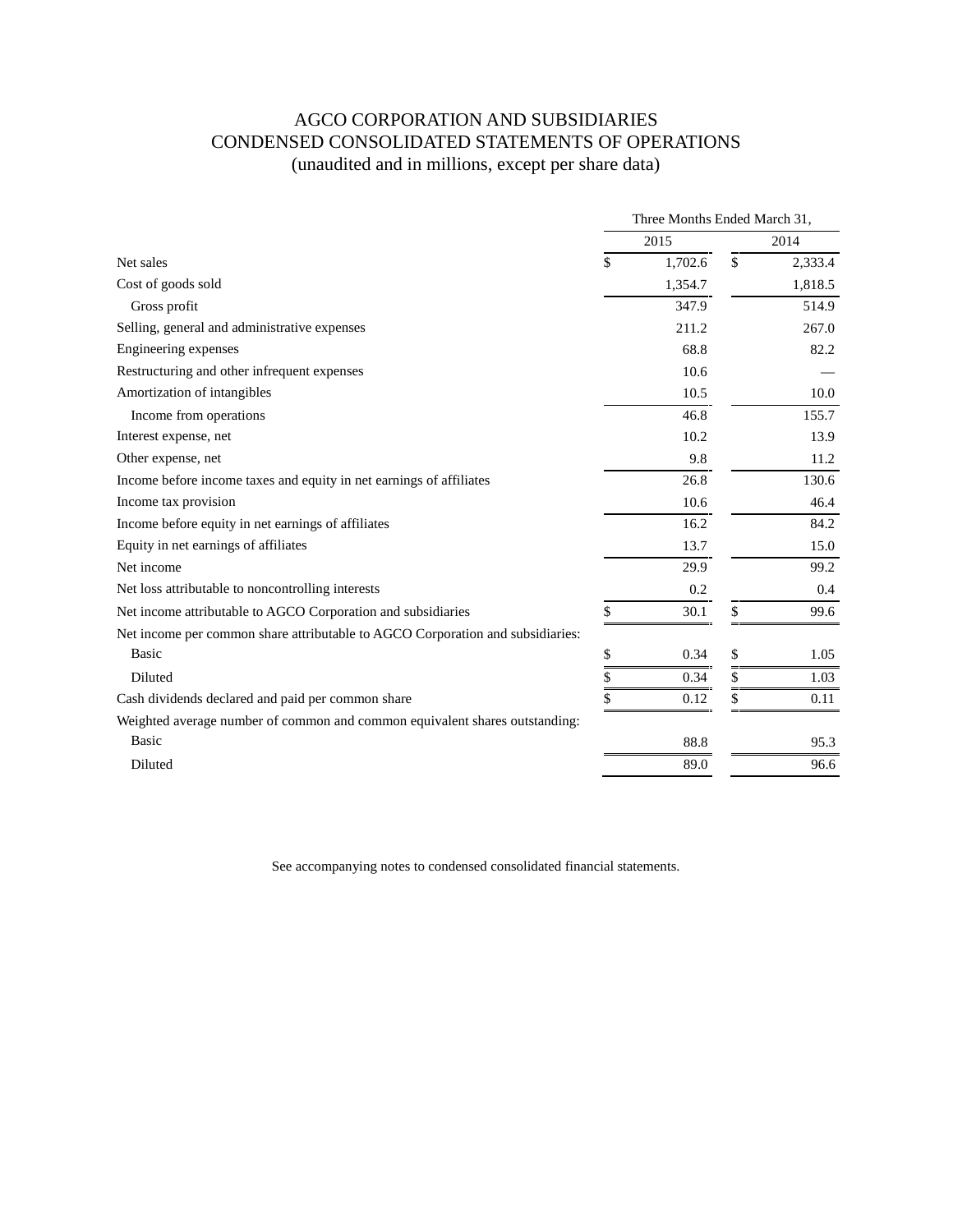# AGCO CORPORATION AND SUBSIDIARIES CONDENSED CONSOLIDATED STATEMENTS OF CASH FLOWS

(unaudited and in millions)

|                                                                                  | Three Month Ended March 31, |         |      |         |  |
|----------------------------------------------------------------------------------|-----------------------------|---------|------|---------|--|
|                                                                                  |                             | 2015    | 2014 |         |  |
| Cash flows from operating activities:                                            |                             |         |      |         |  |
| Net income                                                                       | \$                          | 29.9    | \$   | 99.2    |  |
| Adjustments to reconcile net income to net cash used in operating<br>activities: |                             |         |      |         |  |
| Depreciation                                                                     |                             | 54.1    |      | 59.4    |  |
| Deferred debt issuance cost amortization                                         |                             | 0.4     |      | 0.7     |  |
| Amortization of intangibles                                                      |                             | 10.5    |      | 10.0    |  |
| Stock compensation expense                                                       |                             | 2.4     |      | 6.4     |  |
| Equity in net earnings of affiliates, net of cash received                       |                             | (12.5)  |      | (12.7)  |  |
| Deferred income tax provision                                                    |                             | (2.8)   |      | 4.7     |  |
| Other                                                                            |                             | (0.1)   |      | 0.3     |  |
| Changes in operating assets and liabilities:                                     |                             |         |      |         |  |
| Accounts and notes receivable, net                                               |                             | (167.9) |      | (254.0) |  |
| Inventories, net                                                                 |                             | (239.8) |      | (424.3) |  |
| Other current and noncurrent assets                                              |                             | (46.4)  |      | (25.1)  |  |
| Accounts payable                                                                 |                             | 174.0   |      | 70.1    |  |
| Accrued expenses                                                                 |                             | (89.9)  |      | (46.5)  |  |
| Other current and noncurrent liabilities                                         |                             | 2.1     |      | $0.8\,$ |  |
| Total adjustments                                                                |                             | (315.9) |      | (610.2) |  |
| Net cash used in operating activities                                            |                             | (286.0) |      | (511.0) |  |
| Cash flows from investing activities:                                            |                             |         |      |         |  |
| Purchases of property, plant and equipment                                       |                             | (62.9)  |      | (101.2) |  |
| Proceeds from sale of property, plant and equipment                              |                             | 0.4     |      | 1.3     |  |
| Investment in unconsolidated affiliates                                          |                             | (5.2)   |      |         |  |
| Net cash used in investing activities                                            |                             | (67.7)  |      | (99.9)  |  |
| Cash flows from financing activities:                                            |                             |         |      |         |  |
| Proceeds from debt obligations, net                                              |                             | 445.8   |      | 106.9   |  |
| Purchases and retirement of common stock                                         |                             | (62.5)  |      | (290.0) |  |
| Payment of dividends to stockholders                                             |                             | (10.7)  |      | (10.3)  |  |
| Payment of minimum tax withholdings on stock compensation                        |                             | (5.7)   |      | (9.2)   |  |
| Conversion of convertible senior subordinated notes                              |                             |         |      | (49.6)  |  |
| Net cash provided by (used in) financing activities                              |                             | 366.9   |      | (252.2) |  |
| Effects of exchange rate changes on cash and cash equivalents                    |                             | (38.0)  |      | 9.8     |  |
| Decrease in cash and cash equivalents                                            |                             | (24.8)  |      | (853.3) |  |
| Cash and cash equivalents, beginning of period                                   |                             | 363.7   |      | 1,047.2 |  |
| Cash and cash equivalents, end of period                                         | \$                          | 338.9   | \$   | 193.9   |  |

See accompanying notes to condensed consolidated financial statements.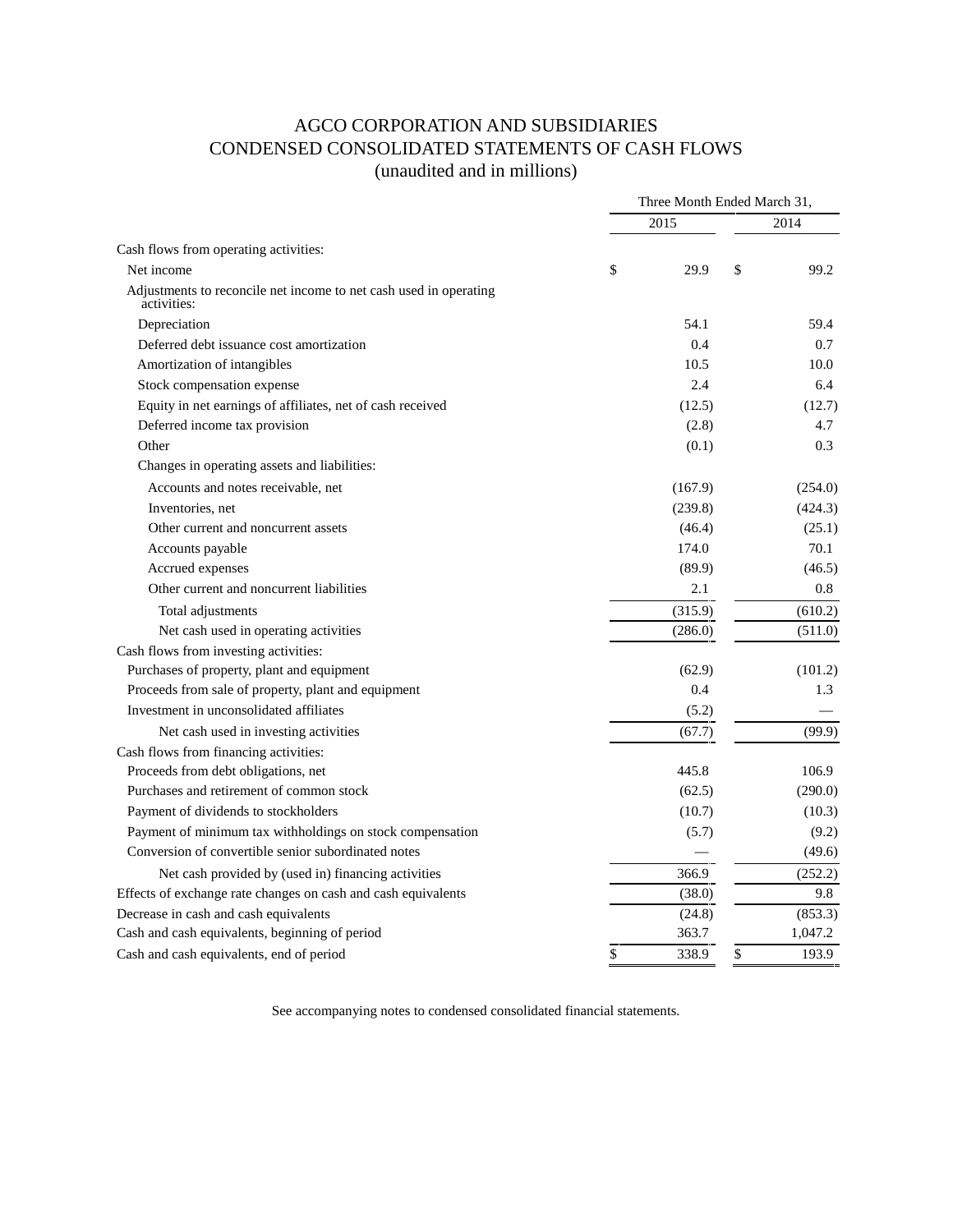## AGCO CORPORATION AND SUBSIDIARIES NOTES TO CONDENSED CONSOLIDATED FINANCIAL STATEMENTS (unaudited, in millions, except share amounts and per share data)

## **1. STOCK COMPENSATION EXPENSE**

The Company recorded stock compensation expense as follows:

|                                              | Three Months Ended March 31, |  |     |  |  |  |  |
|----------------------------------------------|------------------------------|--|-----|--|--|--|--|
|                                              | 2015                         |  |     |  |  |  |  |
| Cost of goods sold                           | 0.2                          |  | U.S |  |  |  |  |
| Selling, general and administrative expenses | 2.2                          |  | 5.9 |  |  |  |  |
| Total stock compensation expense             | 2.4                          |  |     |  |  |  |  |

#### **2. RESTRUCTURING AND OTHER INFREQUENT EXPENSES**

During the second half of 2014 and the first quarter of 2015, the Company announced and initiated several actions to rationalize employee headcount at various manufacturing facilities located in Europe, China, Brazil, Argentina and the United States, as well as various administrative offices located in Europe, Brazil, China and the United States. The aggregate headcount reduction of over 1,600 employees in 2014 and 2015 was initiated in order to reduce costs in response to softening global market demand and reduced production volumes. The Company recorded restructuring and other infrequent expenses of approximately \$46.4 million and \$10.6 million, respectively, during 2014 and 2015 associated with these rationalizations, primarily related to severance and other related costs. Approximately \$19.0 million of severance and other related costs were paid during 2014. In addition, during the three months ended March 31, 2015, the Company paid approximately \$10.2 million of severance and other related costs.

#### **3. INDEBTEDNESS**

Indebtedness at March 31, 2015 and December 31, 2014 consisted of the following:

|                                            |   | March 31, 2015 |   |         |
|--------------------------------------------|---|----------------|---|---------|
| $4\frac{1}{2}\%$ Senior term loan due 2016 | S | 214.8          | S | 242.0   |
| Credit facility expires 2019               |   | 622.2          |   | 404.4   |
| 1.056% Senior term loan due 2020           |   | 214.8          |   |         |
| 5 % Senior notes due 2021                  |   | 300.0          |   | 300.0   |
| Other long-term debt                       |   | 155.8          |   | 145.5   |
|                                            |   | 1,507.6        |   | 1,091.9 |
| Less: Current portion of long-term debt    |   | (83.1)         |   | (94.3)  |
| Total indebtedness, less current portion   |   | 1.424.5        | S | 997.6   |
|                                            |   |                |   |         |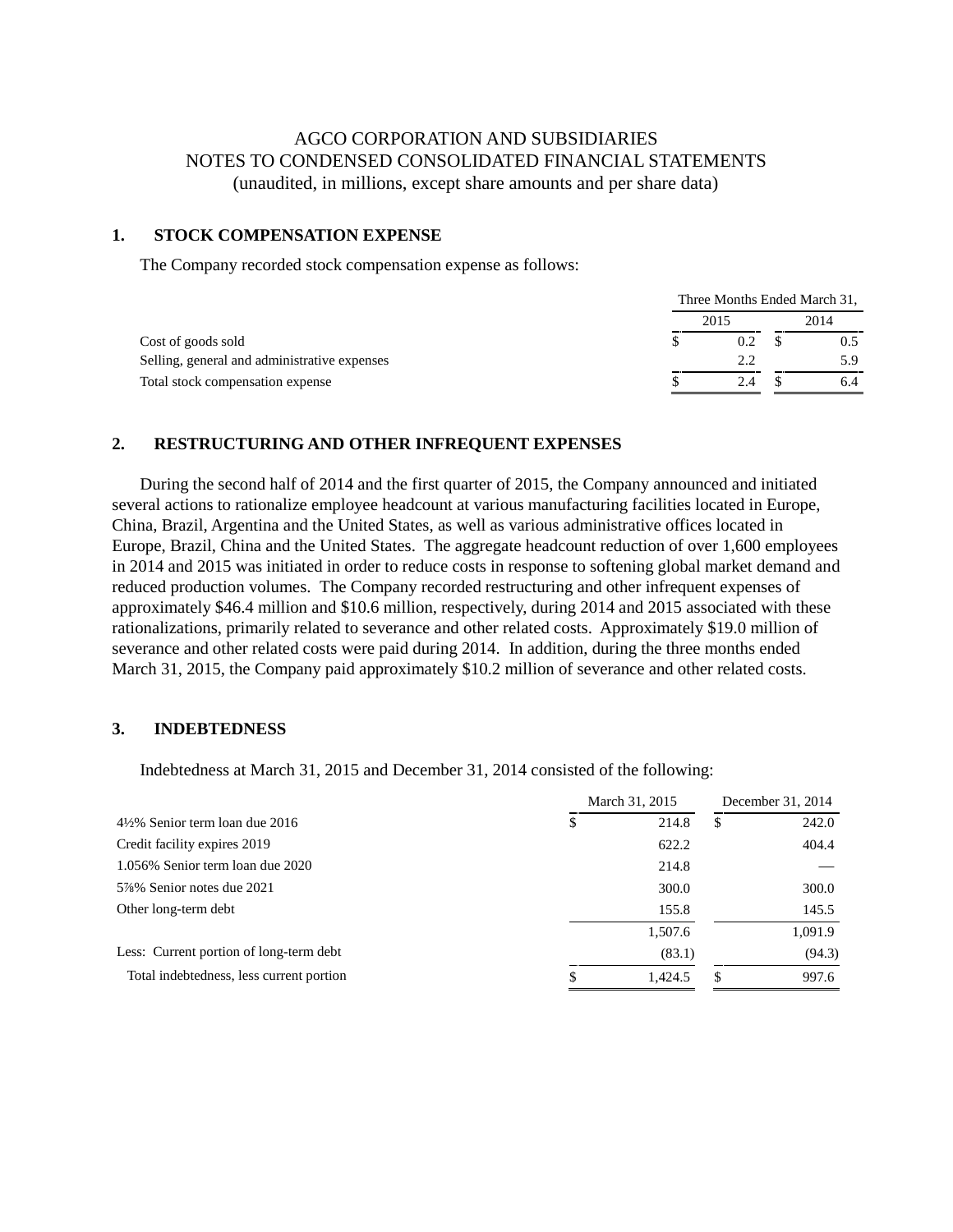## **4. INVENTORIES**

Inventories at March 31, 2015 and December 31, 2014 were as follows:

|   | March 31, 2015 | December 31, 2014 |         |  |
|---|----------------|-------------------|---------|--|
| S | 714.9          |                   | 616.6   |  |
|   | 543.8          |                   | 536.4   |  |
|   | 163.1          |                   | 130.5   |  |
|   | 418.9          |                   | 467.2   |  |
| S | 1,840.7        |                   | 1,750.7 |  |
|   |                |                   |         |  |

#### **5. ACCOUNTS RECEIVABLE SALES AGREEMENTS**

At March 31, 2015 and December 31, 2014, the Company had accounts receivable sales agreements that permit the sale, on an ongoing basis, of a majority of its wholesale receivables in North America and Europe to its 49% owned U.S., Canadian and European retail finance joint ventures. As of March 31, 2015 and December 31, 2014, the cash received from receivables sold under the U.S., Canadian and European accounts receivable sales agreements was approximately \$1.1 billion and \$1.2 billion, respectively.

Losses on sales of receivables associated with the accounts receivable financing facilities discussed above, reflected within "Other expense, net" in the Company's Condensed Consolidated Statements of Operations, were approximately \$5.0 million and \$7.5 million during the three months ended March 31, 2015 and 2014, respectively.

The Company's retail finance joint ventures in Brazil and Australia also provide wholesale financing to the Company's dealers. As of March 31, 2015 and December 31, 2014, these retail finance joint ventures had approximately \$26.7 million and \$43.3 million, respectively, of outstanding accounts receivable associated with these arrangements. In addition, the Company sells certain trade receivables under factoring arrangements to other financial institutions around the world.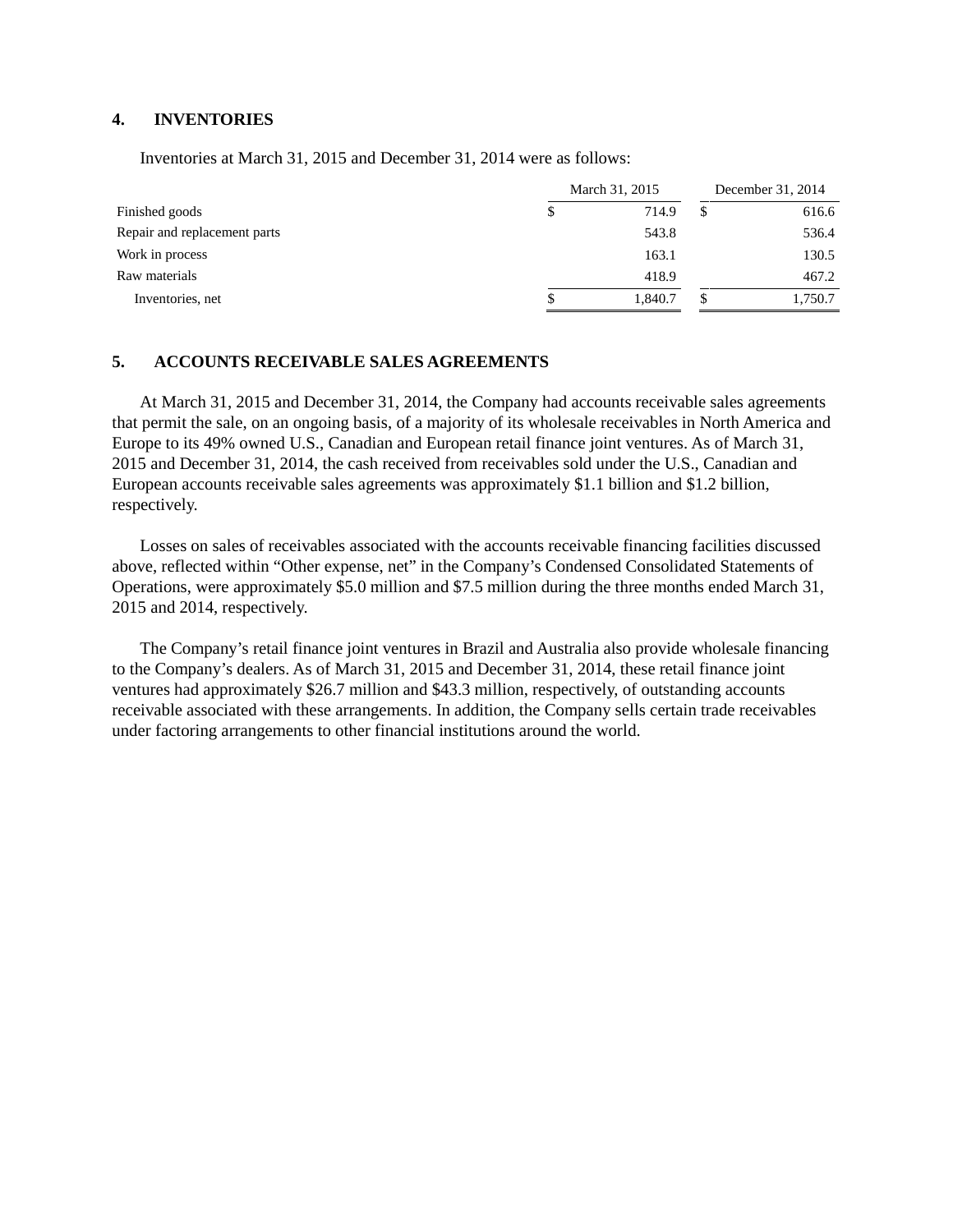## **6. NET INCOME PER SHARE**

A reconciliation of net income attributable to AGCO Corporation and subsidiaries and weighted average common shares outstanding for purposes of calculating basic and diluted net income per share for the three months ended March 31, 2015 and 2014 is as follows:

|                                                                                                                                             |      | Three Months Ended March 31, |      |      |
|---------------------------------------------------------------------------------------------------------------------------------------------|------|------------------------------|------|------|
|                                                                                                                                             | 2015 |                              | 2014 |      |
| Basic net income per share:                                                                                                                 |      |                              |      |      |
| Net income attributable to AGCO Corporation and subsidiaries                                                                                | \$   | 30.1                         | \$.  | 99.6 |
| Weighted average number of common shares outstanding                                                                                        |      | 88.8                         |      | 95.3 |
| Basic net income per share attributable to AGCO Corporation and subsidiaries                                                                |      | 0.34                         |      | 1.05 |
| Diluted net income per share:                                                                                                               |      |                              |      |      |
| Net income attributable to AGCO Corporation and subsidiaries                                                                                | \$   | 30.1                         | \$.  | 99.6 |
| Weighted average number of common shares outstanding                                                                                        |      | 88.8                         |      | 95.3 |
| Dilutive stock-settled appreciation rights, performance share awards and restricted stock<br>units                                          |      | 0.2                          |      | 0.4  |
| Weighted average assumed conversion of contingently convertible senior subordinated<br>notes                                                |      |                              |      | 0.9  |
| Weighted average number of common shares and common share equivalents outstanding<br>for purposes of computing diluted net income per share |      | 89.0                         |      | 96.6 |
| Diluted net income per share attributable to AGCO Corporation and subsidiaries                                                              |      | 0.34                         |      | 1.03 |
|                                                                                                                                             |      |                              |      |      |

#### *Share Repurchase Program*

During the three months ended March 31, 2015, the Company entered into an accelerated repurchase agreement ("ASR") with a financial institution to repurchase an aggregate of \$62.5 million of shares of the Company's common stock. The Company received approximately 1,290,733 shares during the three months ended March 31, 2015 related to the ASR. All shares received under the ASR were retired upon receipt, and the excess of the purchase price over par value per share was recorded to "Additional paid-in capital" within the Company's Condensed Consolidated Balance Sheets.

Of the \$1,050.0 million in approved share repurchase programs, the remaining amount authorized to be repurchased is approximately \$469.2 million.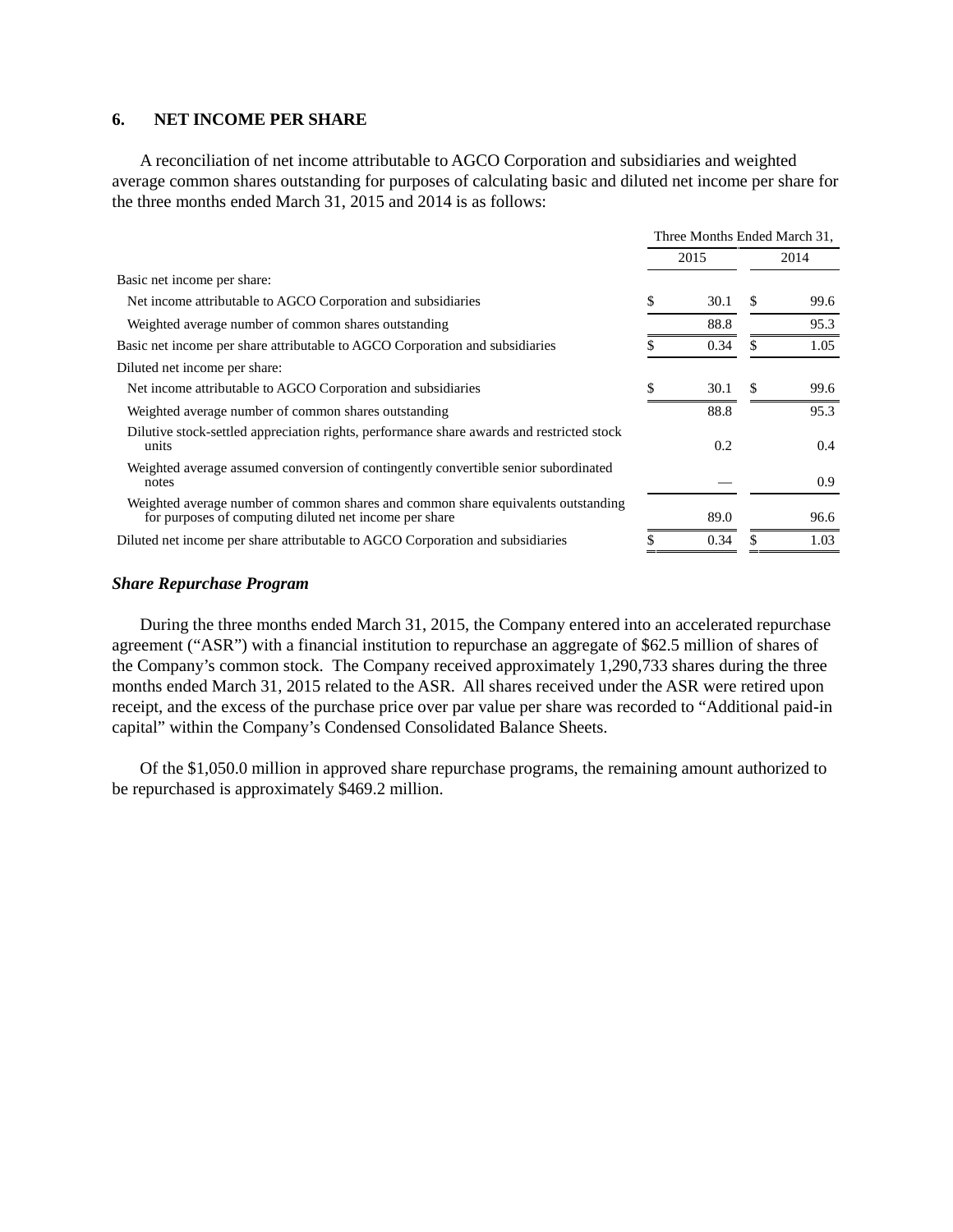## **7. SEGMENT REPORTING**

The Company's four reportable segments distribute a full range of agricultural equipment and related replacement parts. The Company evaluates segment performance primarily based on income from operations. Sales for each segment are based on the location of the third-party customer. The Company's selling, general and administrative expenses and engineering expenses are charged to each segment based on the region and division where the expenses are incurred. As a result, the components of income from operations for one segment may not be comparable to another segment. Segment results for the three months ended March 31, 2015 and 2014 are as follows:

| Three Months Ended March 31,  | North<br>America |     | South<br>America |   | Europe/Africa/<br>Middle East |   | Asia/<br>Pacific |    | Consolidated |
|-------------------------------|------------------|-----|------------------|---|-------------------------------|---|------------------|----|--------------|
| 2015                          |                  |     |                  |   |                               |   |                  |    |              |
| Net sales                     | \$<br>472.5      | \$. | 249.0            | S | 908.1                         | S | 73.0             | S  | 1,702.6      |
| Income (loss) from operations | 17.5             |     | 13.1             |   | 80.5                          |   | (12.0)           |    | 99.1         |
| 2014                          |                  |     |                  |   |                               |   |                  |    |              |
| Net sales                     | \$<br>647.5      | \$  | 353.6            | S | 1,235.9                       | S | 96.4             | \$ | 2,333.4      |
| Income (loss) from operations | 55.5             |     | 27.9             |   | 120.9                         |   | (1.3)            |    | 203.0        |

A reconciliation from the segment information to the consolidated balances for income from operations is set forth below:

|                                             | Three Months Ended March 31, |        |  |        |  |  |  |
|---------------------------------------------|------------------------------|--------|--|--------|--|--|--|
|                                             |                              | 2015   |  |        |  |  |  |
| Segment income from operations              |                              | 99.1   |  | 203.0  |  |  |  |
| Corporate expenses                          |                              | (29.0) |  | (31.4) |  |  |  |
| Stock compensation expense                  |                              | (2.2)  |  | (5.9)  |  |  |  |
| Restructuring and other infrequent expenses |                              | (10.6) |  |        |  |  |  |
| Amortization of intangibles                 |                              | (10.5) |  | (10.0) |  |  |  |
| Consolidated income from operations         |                              | 46.8   |  | 155.7  |  |  |  |
|                                             |                              |        |  |        |  |  |  |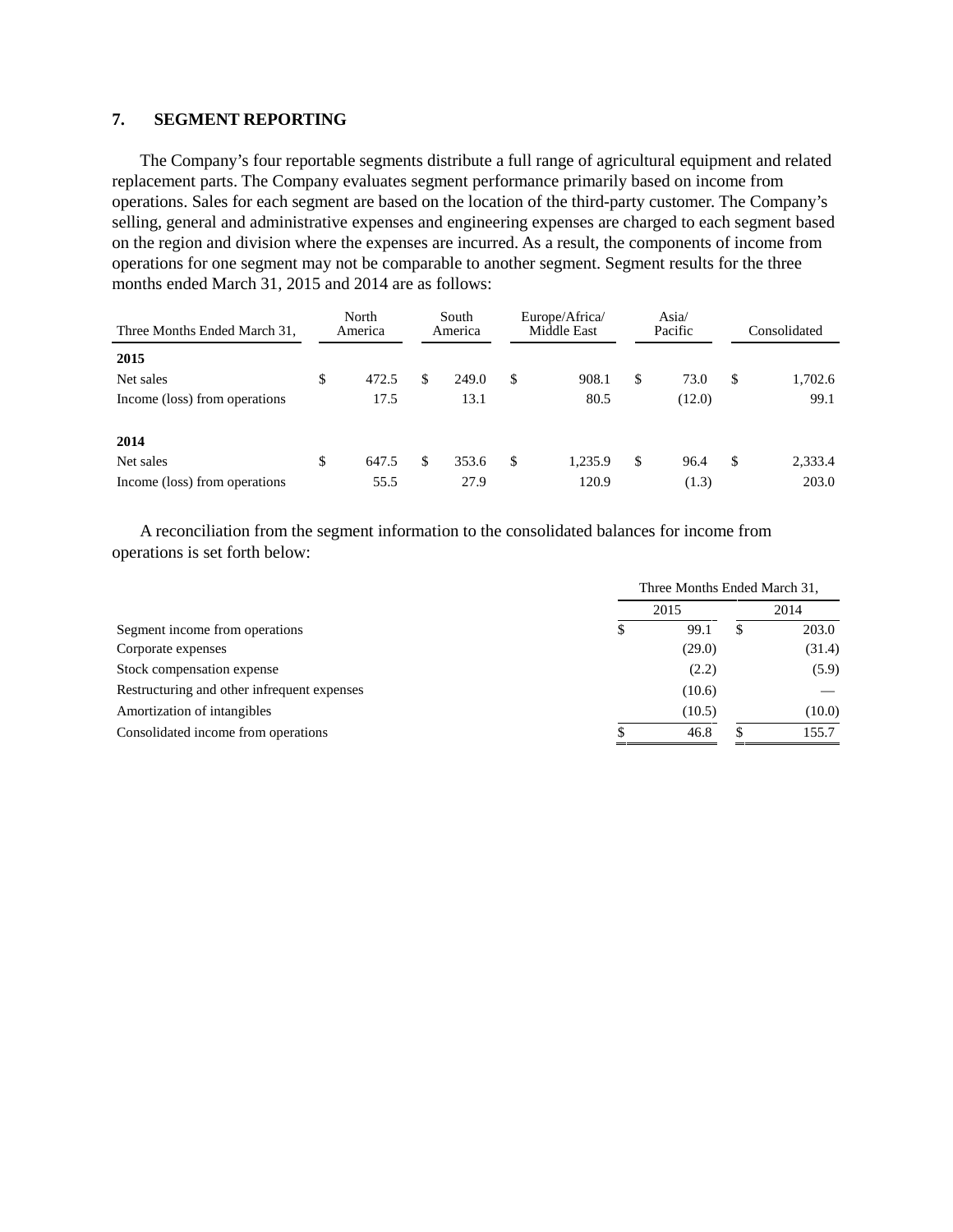#### **RECONCILIATION OF NON-GAAP MEASURES**

This earnings release discloses adjusted income from operations, net income and earnings per share, all of which exclude amounts that differ from the most directly comparable measure calculated in accordance with U.S. generally accepted accounting principles ("GAAP"). A reconciliation of each of those measures to the most directly comparable GAAP measure is included below.

The following is a reconciliation of adjusted income from operations, net income and earnings per share to reported income from operations, net income and earnings per share for the three months ended March 31, 2015 and 2014 (in millions, except per share data):

|                                                      |                                     | Three months ended March 31, |                     |      |                             |      |    |                              |  |                     |   |                             |  |  |
|------------------------------------------------------|-------------------------------------|------------------------------|---------------------|------|-----------------------------|------|----|------------------------------|--|---------------------|---|-----------------------------|--|--|
|                                                      |                                     | 2015                         |                     |      |                             |      |    | 2014                         |  |                     |   |                             |  |  |
|                                                      | Income<br>From<br><b>Operations</b> |                              | Net<br>Income $(1)$ |      | Earnings Per<br>Share $(1)$ |      |    | Income<br>From<br>Operations |  | Net<br>Income $(1)$ |   | Earnings Per<br>Share $(1)$ |  |  |
| As adjusted                                          | ₻                                   | 57.4                         | \$                  | 38.0 | \$                          | 0.43 | \$ | 155.7                        |  | 99.6                |   | 1.03                        |  |  |
| Restructuring and other<br>infrequent expenses $(2)$ |                                     | 10.6                         |                     | 7.9  |                             | 0.09 |    | <u>—</u>                     |  |                     |   |                             |  |  |
| As reported                                          | \$                                  | 46.8                         | S                   | 30.1 | S                           | 0.34 | S  | 155.7                        |  | 99.6                | S | 1.03                        |  |  |
|                                                      |                                     |                              |                     |      |                             |      |    |                              |  |                     |   |                             |  |  |

 $(1)$  Net income and earnings per share amounts are after tax.

 $(2)$  The restructuring and other infrequent expenses recorded during the three months ended March 31, 2015 relate primarily to severance costs associated with the Company's rationalization of certain European manufacturing operations as well as various administrative offices located in Europe and the United States.

The following is a reconciliation of adjusted earnings per share to targeted earnings per share for the year ended December 31, 2015:

|                                             | Earnings Per Share <sup>(1)</sup> |      |  |  |  |
|---------------------------------------------|-----------------------------------|------|--|--|--|
| As adjusted                                 |                                   | 3.00 |  |  |  |
| Restructuring and other infrequent expenses |                                   | 0.11 |  |  |  |
| As targeted                                 |                                   | 2.89 |  |  |  |

 $(1)$  Earnings per share amount is after tax.

This earnings release discloses the percentage change in regional net sales due to the impact of currency translation. The following table sets forth, for the three months ended March 31, 2015, the impact to net sales of currency translation by geographical segment (in millions, except percentages):

|                           |      | Three Months Ended March 31, |               |         |                         | Change due to currency<br>translation |         |            |  |
|---------------------------|------|------------------------------|---------------|---------|-------------------------|---------------------------------------|---------|------------|--|
|                           | 2015 |                              | 2014          |         | % change<br>from $2014$ |                                       |         | %          |  |
| North America             | \$   | 472.5                        | <sup>\$</sup> | 647.5   | $(27.0)\%$              |                                       | (11.0)  | (1.7)%     |  |
| South America             |      | 249.0                        |               | 353.6   | $(29.6)\%$              |                                       | (53.7)  | (15.2)%    |  |
| Europe/Africa/Middle East |      | 908.1                        |               | 1,235.9 | $(26.5)\%$              |                                       | (198.9) | $(16.1)\%$ |  |
| Asia/Pacific              |      | 73.0                         |               | 96.4    | $(24.3)\%$              |                                       | (9.2)   | $(9.5)\%$  |  |
|                           | \$   | 1.702.6                      |               | 2,333.4 | $(27.0)\%$              |                                       | (272.8) | (11.7)%    |  |

 $C$  because due to currency  $\sim$